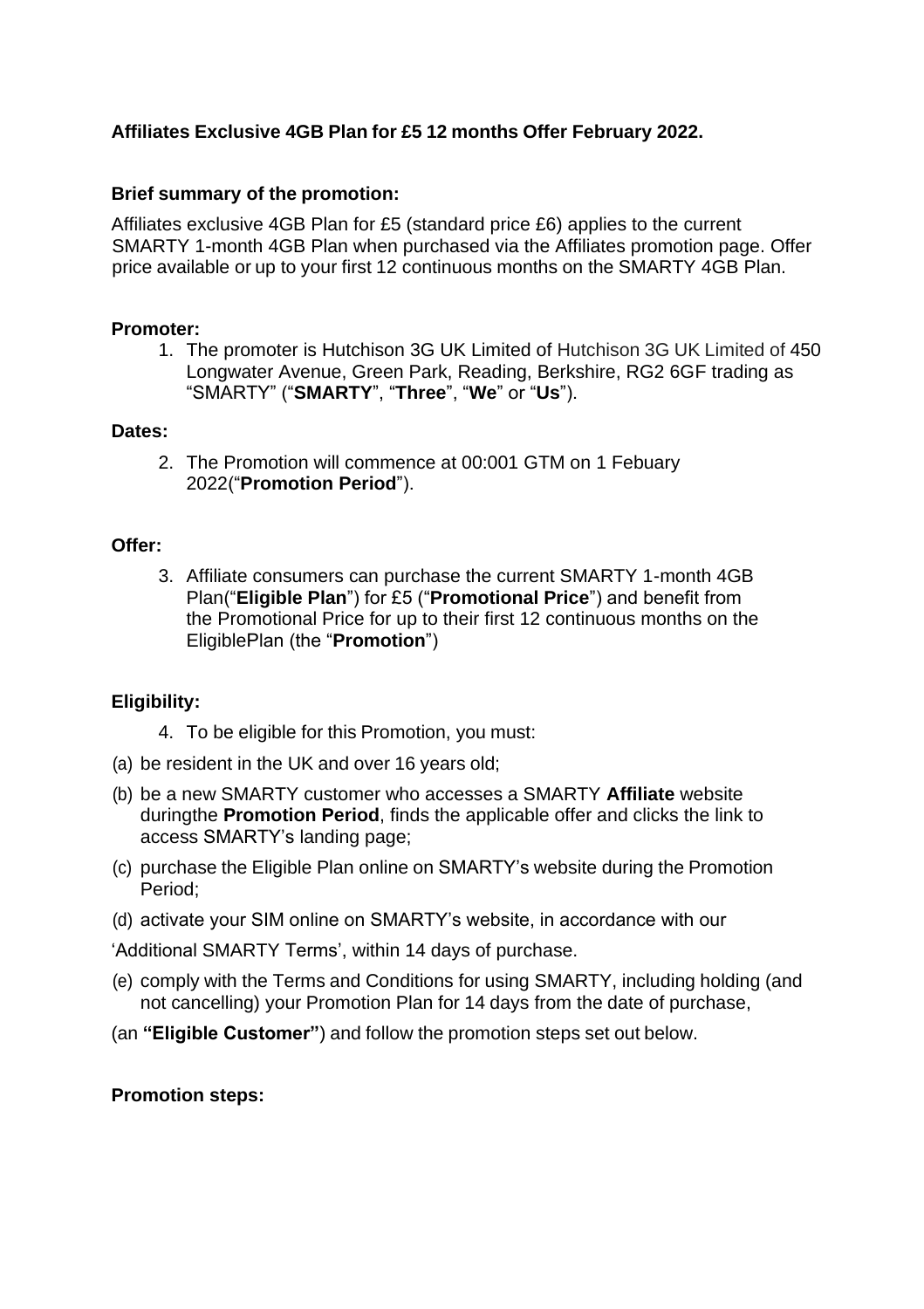5. The Promotional Price is available for a maximum of 12 consecutive monthson the Eligible Plan. To receive the Promotional Price for the maximum 12 months, following purchase and SIM activation Eligible Customers must:

(a) set up their account to auto-renew (or alternatively manually renew their Eligible Plan within 12 hours of their pre-paid billing cycle end date); and

(b) remain on the Eligible Plan for 12 consecutive months from the date of SIM activation.

- 6. This Promotion will only be available to Eligible Customers for so long as SMARTY offers the Eligible Plan in its current form. SMARTY reserves theright to withdraw the Eligible Plan at any time in future at its discretion.
- 7. If you change to another plan or have a break in your subscription of the Eligible Plan at any time after your initial purchase of the Eligible Plan, you willno longer be eligible for this Promotion. You will only receive the Promotional Price for the months before this change or break and not for the next month orany subsequent month. A break in subscription includes where you do not auto-renew or you fail to manually renew your account every month within 12 hours of your current Eligible Plan's end date.

### **General:**

- 8. The Promotion is not transferable, and no cash alternative will be offered.
- 9. All third-party terms and conditions, including those of the Affiliates relating toaccess to the Promotion are beyond our control. We cannot accept responsibility for the operation of the Affiliates sites or the link to the SMARTYlanding page. The Affiliates may receive commission for sales made by SMARTY as a result of including this Promotion on their website.
- 10.Under no circumstances will SMARTY (or its parent, subsidiaries and affiliated companies) be liable (unless such liability cannot be lawfully excluded) for any losses, damages, costs or expenses arising from or in any way connected withany errors, defects, interruptions, malfunctions or delays in the Promotionor theSMARTY landing page and/or website, and it excludes liability, to the fullest extent permitted by law for any loss or damage caused as a result of the same.
- 11.Information that Eligible Customers supply to Smarty when entering the Promotion will be used only in accordance with these terms and conditions, SMARTY'S online Privacy Policy (see SMARTY-Online-Privacy-Policy.pdf) and SMARTY's Privacy Notice contained in section 12 of the Terms and Conditions governing the use of SMARTY's Services – See SMARTY-Terms-And-Conditions.pdf.